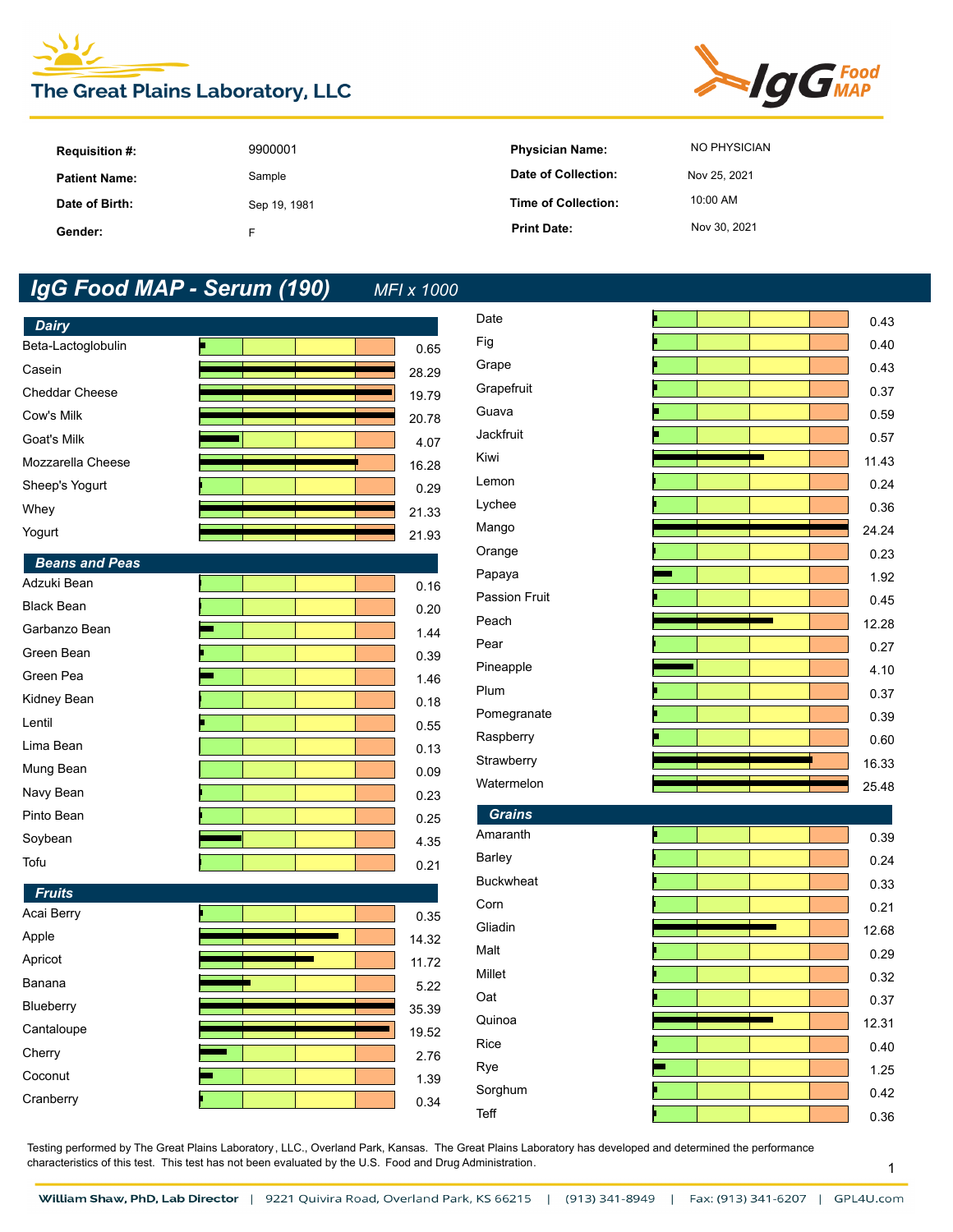



| <b>Requisition #:</b> | 9900001      | <b>Physician Name:</b> | NO PHYSICIAN |
|-----------------------|--------------|------------------------|--------------|
| <b>Patient Name:</b>  | Sample       | Date of Collection:    | Nov 25, 2021 |
| Date of Birth:        | Sep 19, 1981 | Time of Collection:    | 10:00 AM     |
| Gender:               |              | <b>Print Date:</b>     | Nov 30, 2021 |

| <b>Grains</b>                  |                  |              | Goose                 | 0.24   |
|--------------------------------|------------------|--------------|-----------------------|--------|
| Wheat Gluten                   | <b>Continued</b> | 1.57         | Lamb                  | 0.13   |
| Whole Wheat                    |                  | 1.17         | Pork                  | 0.20   |
|                                |                  |              | Turkey                | 0.26   |
| <b>Fish/Seafood</b><br>Abalone |                  |              | <b>Nuts/Seeds</b>     |        |
| Anchovy                        |                  | 0.21<br>0.24 | Almond                | 0.37   |
| <b>Bass</b>                    |                  | 0.20         | <b>Brazil Nut</b>     | 0.30   |
| Bonito                         |                  | 0.26         | Cashew                | 1.13   |
| Codfish                        |                  | 2.18         | Chestnut              | 0.79   |
| Crab                           |                  | 0.14         | Chia Seed             | 0.59   |
| Halibut                        |                  | 0.20         | Flax Seed             | 0.36   |
| Jack Mackerel                  |                  | 15.11        | Hazelnut              | 153.58 |
| Lobster                        |                  | 14.49        | Hemp Seed             | 1.35   |
| Octopus                        |                  | 0.35         | Macadamia Nut         | 0.26   |
| Oyster                         |                  | 0.37         | Peanut                | 0.54   |
| Pacific Mackerel (Saba)        |                  | 0.25         | Pecan                 | 0.36   |
| Pacific Saury                  |                  | 0.22         | Pine Nut              | 0.13   |
| Perch                          |                  | 0.28         | Pistachio             | 0.21   |
| Red Snapper                    |                  | 0.23         | Pumpkin Seed          | 0.24   |
| Salmon                         |                  | 0.26         | Sesame Seed           | 1.11   |
| Sardine                        |                  | 0.12         | Sunflower Seed        | 0.73   |
| Scallop                        |                  | 0.14         | Walnut                | 24.68  |
| Shrimp                         |                  | 0.29         | <b>Vegetables</b>     |        |
| Small Clam                     |                  | 0.20         | Artichoke             | 15.53  |
| Squid                          |                  | 0.28         | Asparagus             | 0.62   |
| Tilapia                        |                  | 22.27        | Avocado               | 0.27   |
| Trout                          |                  | 0.23         | Bamboo Shoot          | 0.30   |
| Tuna                           |                  | 0.29         | Bean Sprout           | 0.16   |
| <b>Meat/Fowl</b>               |                  |              | <b>Beet</b>           | 0.54   |
| Beef                           |                  | $0.20\,$     | Bell Pepper           | 0.49   |
| Chicken                        |                  | 0.23         | <b>Bitter Gourd</b>   | 0.48   |
| Duck                           |                  | 0.17         | Broccoli              | 0.48   |
| Egg White                      |                  | 5.57         | <b>Brussel Sprout</b> | 0.59   |
| Egg Yolk                       |                  | 11.63        | <b>Burdock Root</b>   | 0.90   |
|                                |                  |              | Cabbage               | 18.53  |

| Goose               |  |  | 0.24   |
|---------------------|--|--|--------|
| Lamb                |  |  | 0.13   |
| Pork                |  |  | 0.20   |
| Turkey              |  |  | 0.26   |
| <b>Nuts/Seeds</b>   |  |  |        |
| Almond              |  |  | 0.37   |
| <b>Brazil Nut</b>   |  |  | 0.30   |
| Cashew              |  |  | 1.13   |
| Chestnut            |  |  | 0.79   |
| Chia Seed           |  |  | 0.59   |
| Flax Seed           |  |  | 0.36   |
| Hazelnut            |  |  | 153.58 |
| Hemp Seed           |  |  | 1.35   |
| Macadamia Nut       |  |  | 0.26   |
| Peanut              |  |  | 0.54   |
| Pecan               |  |  | 0.36   |
| Pine Nut            |  |  | 0.13   |
| Pistachio           |  |  | 0.21   |
| Pumpkin Seed        |  |  | 0.24   |
| Sesame Seed         |  |  | 1.11   |
| Sunflower Seed      |  |  | 0.73   |
| Walnut              |  |  | 24.68  |
| <b>Vegetables</b>   |  |  |        |
| Artichoke           |  |  | 15.53  |
| Asparagus           |  |  | 0.62   |
| Avocado             |  |  | 0.27   |
| Bamboo Shoot        |  |  | 0.30   |
| Bean Sprout         |  |  | 0.16   |
| <b>Beet</b>         |  |  | 0.54   |
| <b>Bell Pepper</b>  |  |  | 0.49   |
| <b>Bitter Gourd</b> |  |  | 0.48   |
| <b>Broccoli</b>     |  |  | 0.48   |

Testing performed by The Great Plains Laboratory, LLC., Overland Park, Kansas. The Great Plains Laboratory has developed and determined the performance characteristics of this test. This test has not been evaluated by the U.S. Food and Drug Administration.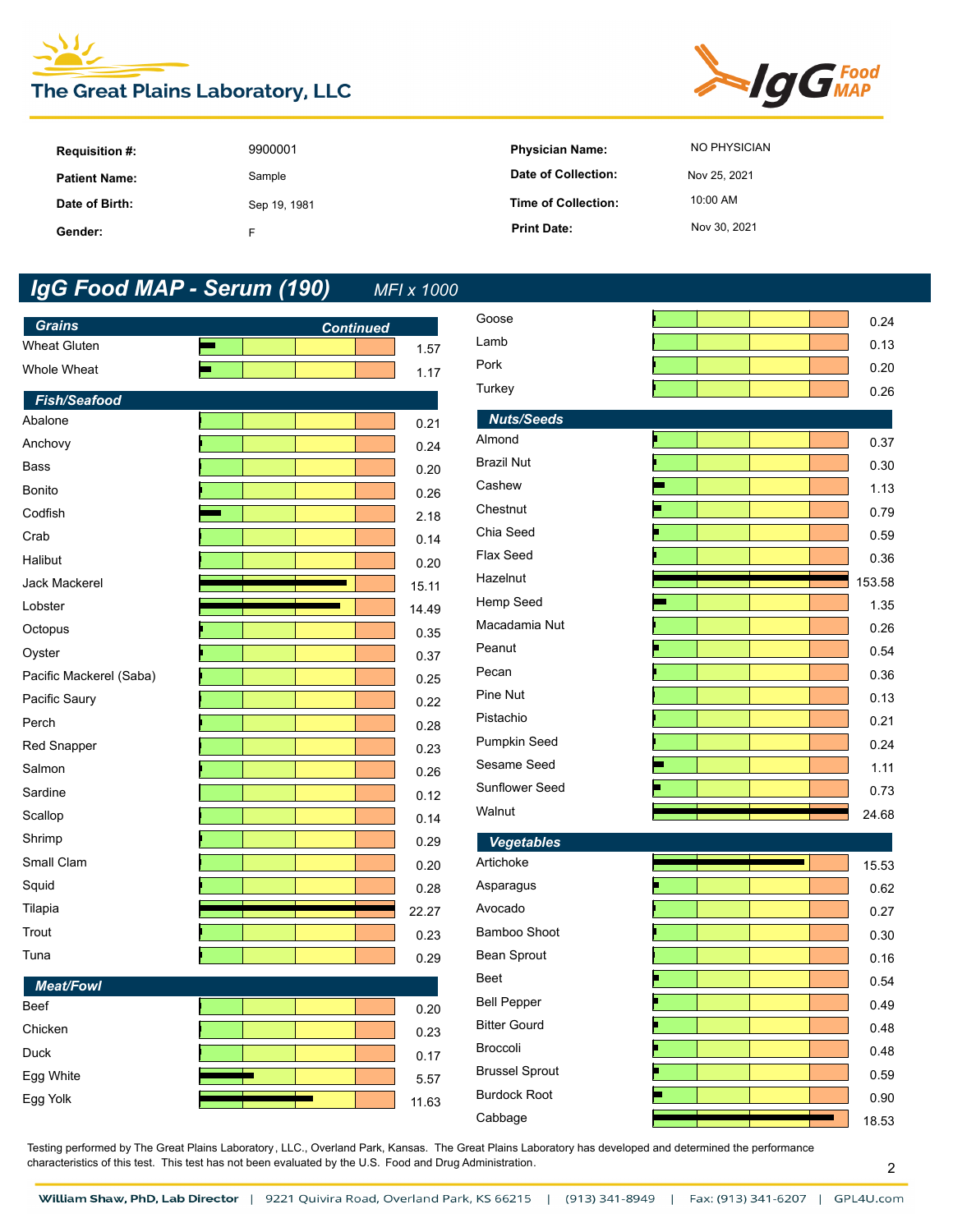



| <b>Requisition #:</b> | 9900001      | <b>Physician Name:</b> | NO PHYSICIAN |
|-----------------------|--------------|------------------------|--------------|
| <b>Patient Name:</b>  | Sample       | Date of Collection:    | Nov 25, 2021 |
| Date of Birth:        | Sep 19, 1981 | Time of Collection:    | 10:00 AM     |
| Gender:               |              | <b>Print Date:</b>     | Nov 30, 2021 |

| <b>Vegetables</b>   | <b>Continued</b> |        | Cayenne Pepper       |  | 0.51   |
|---------------------|------------------|--------|----------------------|--|--------|
| Carrot              | Е                | 0.93   | Cilantro             |  | 1.23   |
| Cauliflower         |                  | 0.24   | Cinnamon             |  | 0.43   |
| Celery              |                  | 0.51   | Cloves               |  | 0.41   |
| Chili Pepper        |                  | 0.49   | Cumin                |  | 0.70   |
| Cucumber            |                  | 0.39   | Curry                |  | 0.64   |
| Eggplant            |                  | 0.75   | Dill                 |  | 211.74 |
| Enoki Mushroom      |                  | 0.45   | Ginger               |  | 0.96   |
| Garlic              |                  | 0.56   | Hops                 |  | 0.30   |
| Kale                |                  | 0.51   | Mint                 |  | 0.31   |
| Leek                |                  | 0.31   | Miso                 |  | 2.21   |
| Lettuce             |                  | 0.68   | <b>Mustard Seed</b>  |  | 0.80   |
| Lotus Root          |                  | 0.42   | Oregano              |  | 0.34   |
| Napa Cabbage        |                  | 0.53   | Paprika              |  | 0.43   |
| Olive (Green)       |                  | 0.25   | Rosemary             |  | 0.32   |
| Onion               |                  | 0.52   | Sage                 |  | 0.38   |
| Portabella Mushroom |                  | 0.43   | Tarragon             |  | 0.55   |
| Potato              |                  | 0.57   | Thyme                |  | 0.34   |
| Pumpkin             |                  | 0.32   | Turmeric             |  | 0.68   |
| Radish              |                  | 0.43   | Vanilla Bean         |  | 0.60   |
| Seaweed Kombu Kelp  |                  | 0.64   | <b>Miscellaneous</b> |  |        |
| Seaweed Nori        |                  | 0.37   | Bromelain            |  | 8.09   |
| Seaweed Wakame      |                  | 0.36   | Cane Sugar           |  | 0.50   |
| Shitake Mushroom    |                  | 0.50   | Cocoa Bean           |  | 254.40 |
| Spinach             |                  | 0.23   | Coffee               |  | 0.34   |
| Sweet Potato        |                  | 0.74   | Green Tea            |  | 0.18   |
| Tomato              |                  | 0.29   | Honey                |  | 3.00   |
| Yam                 |                  | 0.46   | Meat Glue            |  | 14.48  |
| Yellow Squash       |                  | 0.35   | Oolong Tea           |  | 0.35   |
| Yuca                |                  | 0.27   |                      |  |        |
| Zucchini            |                  | 221.43 |                      |  |        |
| <b>Herbs/Spices</b> |                  |        |                      |  |        |
| Basil               |                  | 0.35   |                      |  |        |
| Bay Leaf            |                  | 0.46   |                      |  |        |
| <b>Black Pepper</b> | п                | 0.72   |                      |  |        |

Testing performed by The Great Plains Laboratory, LLC., Overland Park, Kansas. The Great Plains Laboratory has developed and determined the performance characteristics of this test. This test has not been evaluated by the U.S. Food and Drug Administration.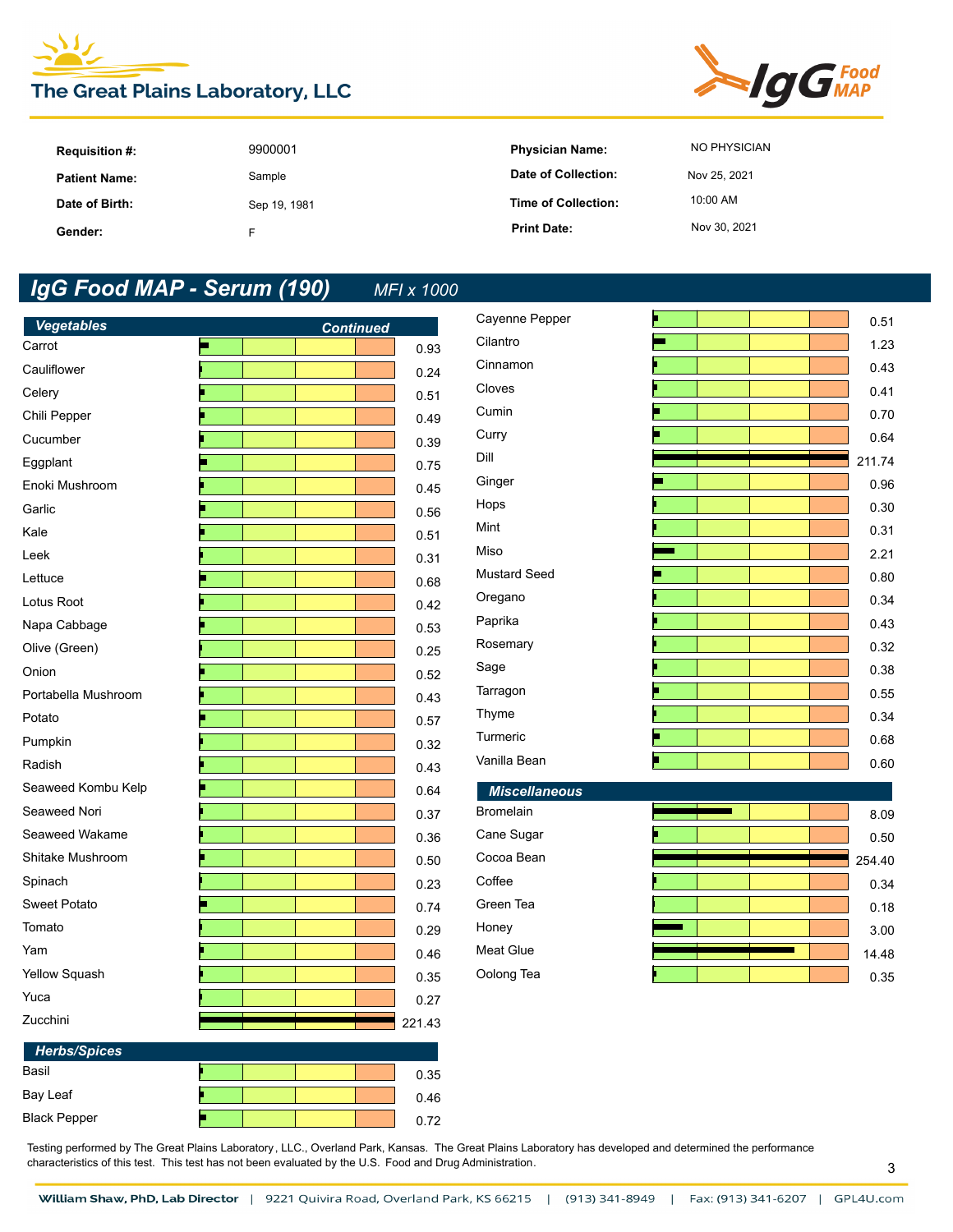



| <b>Requisition #:</b> | 9900001      | <b>Physician Name:</b>     | NO PHYSICIAN |
|-----------------------|--------------|----------------------------|--------------|
| <b>Patient Name:</b>  | Sample       | Date of Collection:        | Nov 25, 2021 |
| Date of Birth:        | Sep 19, 1981 | <b>Time of Collection:</b> | 10:00 AM     |
| Gender:               |              | <b>Print Date:</b>         | Nov 30, 2021 |

| <b>Food Reactivity Scale</b>     | MFI* x 1000 |
|----------------------------------|-------------|
| <b>Not Significant</b>           | < 4.47      |
| Low                              | 4.47-9.86   |
| <b>Moderate</b>                  | 9.87-15.99  |
| High                             | $>= 16$     |
| (*) Median Fluorescent Intensity |             |

# *Reactivity Summary*

| High            |                   |                      |
|-----------------|-------------------|----------------------|
| Blueberry       | Cabbage           | Cantaloupe           |
| Casein          | Cheddar Cheese    | Cocoa Bean           |
| Cow's Milk      | Dill              | Hazelnut             |
| Mango           | Mozzarella Cheese | Strawberry           |
| Tilapia         | Walnut            | Watermelon           |
| Whey            | Yogurt            | Zucchini             |
| <b>Moderate</b> |                   |                      |
| Apple           | Apricot           | Artichoke            |
| Egg Yolk        | Gliadin           | <b>Jack Mackerel</b> |
| Kiwi            | Lobster           | Meat Glue            |
| Peach           | Quinoa            |                      |
| Low             |                   |                      |
| Banana          | <b>Bromelain</b>  | Egg White            |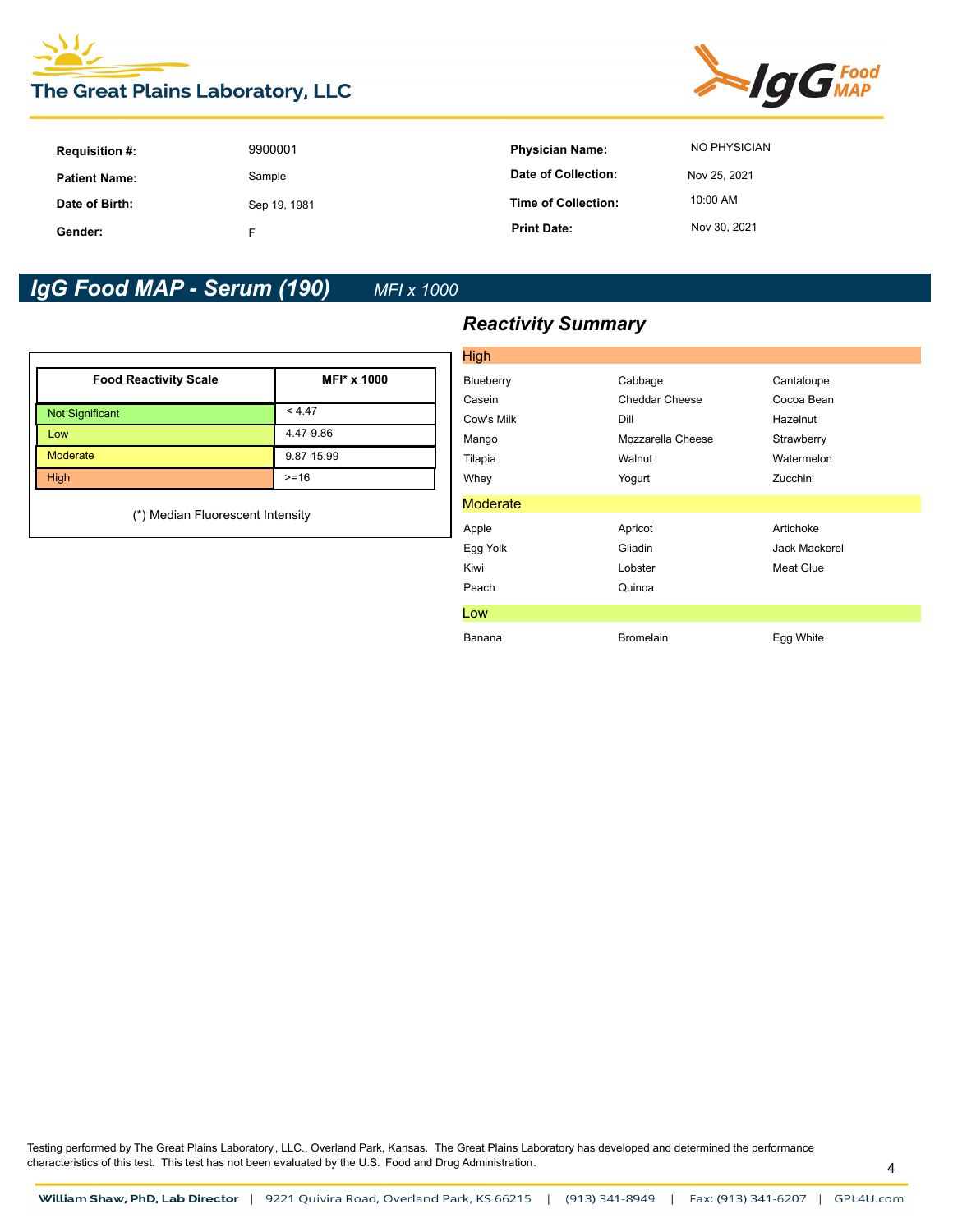



| <b>Requisition #:</b> | 9900001      | <b>Physician Name:</b>     | NO PHYSICIAN |
|-----------------------|--------------|----------------------------|--------------|
| <b>Patient Name:</b>  | Sample       | Date of Collection:        | Nov 25, 2021 |
| Date of Birth:        | Sep 19, 1981 | <b>Time of Collection:</b> | 10:00 AM     |
| Gender:               | F            | <b>Print Date:</b>         | Nov 30, 2021 |

### **Comments**

#### **IgG Food MAP uses food-derived antigens to assess IgG immune reactivity to each of 190 foods:**

A patient's serum or dry blood spot sample is introduced to a protein extract from each of the 190 foods. The test report indicates the level of IgG antibodies to those specific food proteins. If food-specific binding occurs between a food antigen and the patient's IgG antibodies, the result will appear on the graph as low, moderate, or high in relation to a reactivity scale.

#### **Using IgG Food MAP results to build elimination or exclusion diets:**

Symptomatic reactions to IgG-reactive foods are difficult to connect with specific foods. A diet eliminating some or all reactive foods may improve symptoms and is not as challenging as a full elimination or elemental diet. As reactive foods are removed from the diet, it is useful to observe any changes in digestion, skin condition, energy level, mood, or pain level.

The IgG Food MAP Test includes two separate reports: the IgG Food MAP report (190 foods) and the IgG Yeast Allergy report (Candida albicans and Saccharomyces cerevisiae yeast).

Because yeasts' primary antigens are rich in glycans, and not suited for the protein-specific assay, they are tested by an ELISA method and results are provided **in a separate report,** which may occasionally be delivered or available in the portal on a different date.

**For additional information and references on IgG and dietary intervention, please visit**  *www.greatplainslaboratory.com,* **Select A Test – IgG**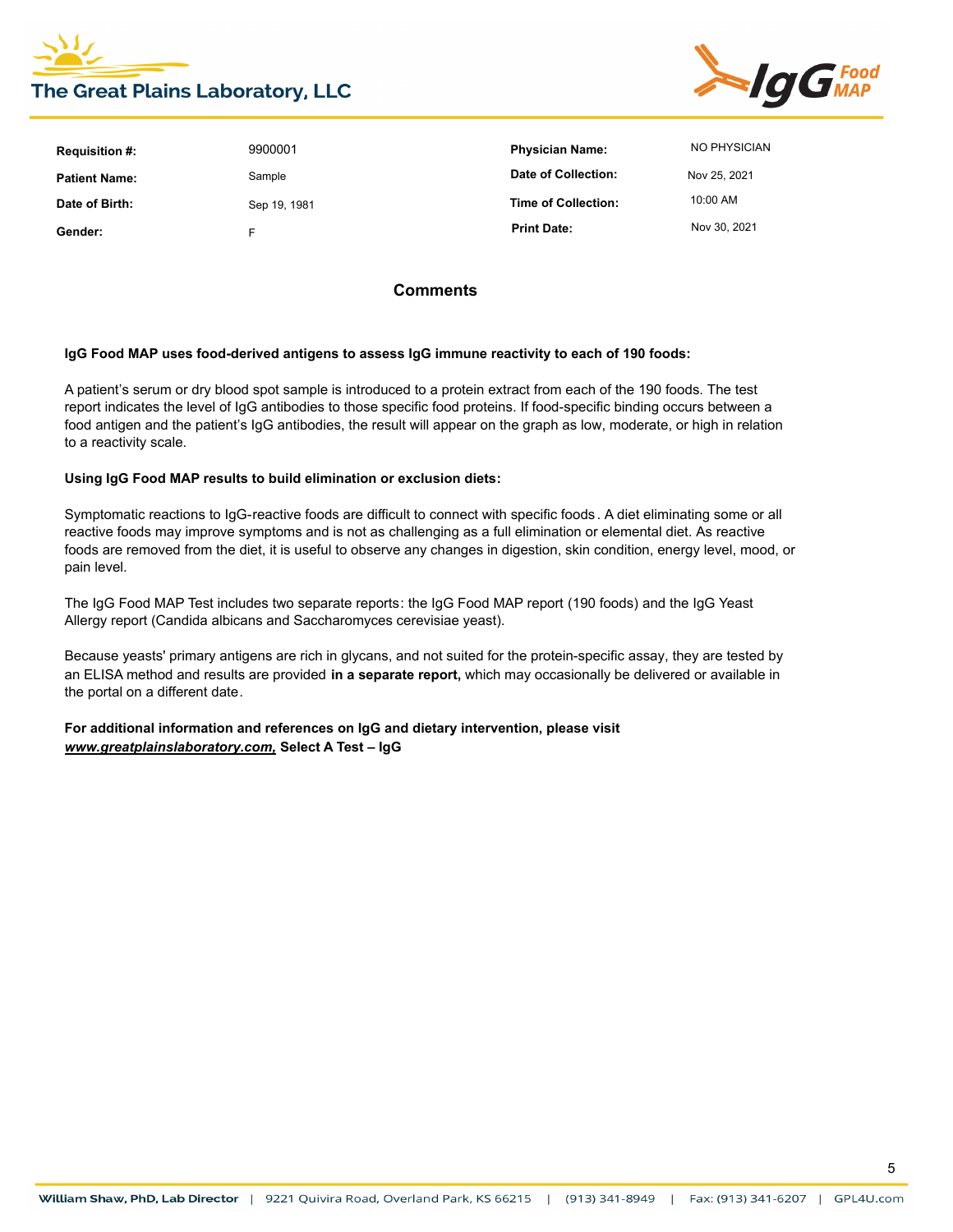

*Congratulations,* 

*The IgG test was an important step in improving your health. A Food Rotation Diet based on your results may further improve your symptoms.*

*The Great Plains Laboratory, LLC.*

### **FOOD ROTATION DIET BASED ON IGG RESULTS**

The following personalized rotation diet is presented as an example of this approach to symptom reduction based on your IgG results.

Foods that showed elevated IgG levels on your test (those in the moderate or high categories) have been removed from rotation. Your rotation diet is constructed from the foods that tested in the clinically insignificant or low categories on your results. Foods were grouped by food families, such as the cabbage family or the fish family, as related organisms are more likely to share similar proteins with similar immune reactivity.

#### **Rotation diets are a recommended method for reducing negative responses to foods:**

In general, eating from different food families distributed over several days reduces overall inflammation and toxic load , as well as lessening the chance of developing additional food sensitivities. Consult your health practitioner for advice on how long to follow your rotation diet and when to reintroduce foods as a challenge. Many individuals require at least a year or more of food elimination and rotation for IgG levels to return to normal. Continuing to eat a variety of whole foods is a healthy lifestyle choice.

#### **Rotation diets may reduce overall food reactivity:**

Eating similar foods every day is an easy pattern to adopt for busy lives, however, this behavior may increase food reactivity. Rotating foods decreases the burden on the immune system and possibly reduces overall toxin load, while providing adequate nutrition and variety. Food cravings may lessen and awareness of responses to specific foods may be heightened. Rotating foods may also "unmask" hidden food sensitivities, especially if a detailed food and symptom daily record is maintained.

#### **Please note that the rotation diet is based only on IgG testing:**

Testing for IgE antibodies to food allergens should be considered PRIOR TO BEGINNING A ROTATION DIET, even if histamine reactions are not symptomatically evident. The most common IgE reactions are to dairy, eggs, peanuts, or seafood. IgE allergies are most common in childhood, and often are outgrown by adulthood.

*For additional information and references on IgG and dietary intervention, please visit www.greatplainslaboratory.com, Select A Test – IgG*

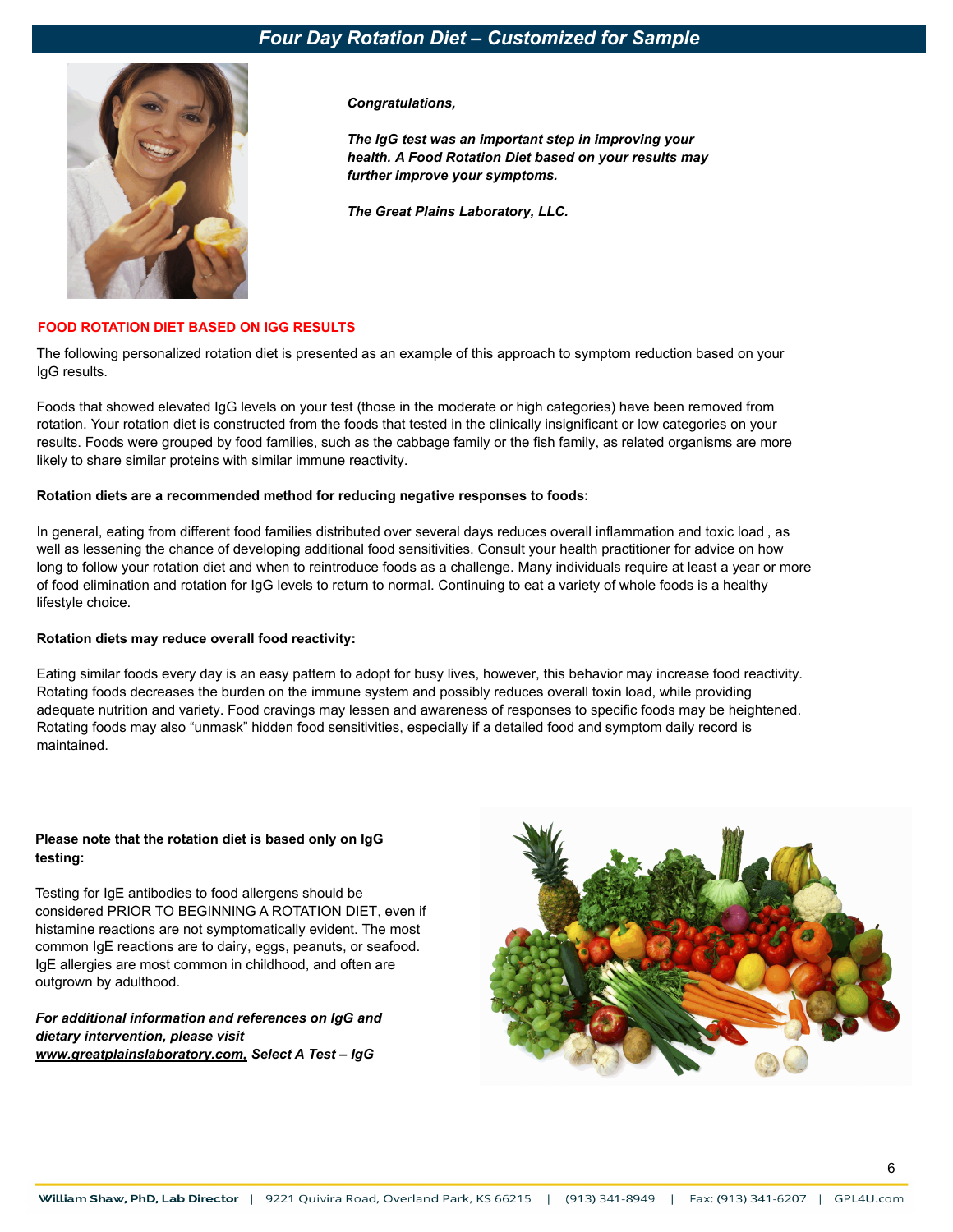| Four Day Rotation Diet - Customized for Sample                                                     |                                                                     |                                                          |                                          |  |
|----------------------------------------------------------------------------------------------------|---------------------------------------------------------------------|----------------------------------------------------------|------------------------------------------|--|
| Day 1                                                                                              | Day 2                                                               | Day 3                                                    | Day 4                                    |  |
| <b>Dairy</b>                                                                                       |                                                                     | Goat's Milk<br>Sheep's Yogurt                            |                                          |  |
| <b>Beans and Peas</b><br><b>Black Bean</b><br>Green Bean<br>Kidney Bean<br>Navy Bean<br>Pinto Bean | Adzuki Bean<br>Mung Bean<br>Soybean<br>Tofu                         | Lentil<br>Lima Bean                                      | Garbanzo Bean<br>Green Pea               |  |
| <b>Fruits</b><br>Date<br>Jackfruit<br>Lychee<br>Passion Fruit<br>Pear                              | Acai Berry<br>Grapefruit<br>Guava<br>Lemon<br>Orange<br>Pomegranate | Cherry<br>Cranberry<br>Fig<br>Grape<br>Plum<br>Raspberry | Banana<br>Coconut<br>Papaya<br>Pineapple |  |
| <b>Grains</b><br>Millet<br>Sorghum<br>Teff<br><b>Wheat Gluten</b><br>Whole Wheat                   | Amaranth<br><b>Buckwheat</b><br>Oat                                 | Corn                                                     | <b>Barley</b><br>Malt<br>Rice<br>Rye     |  |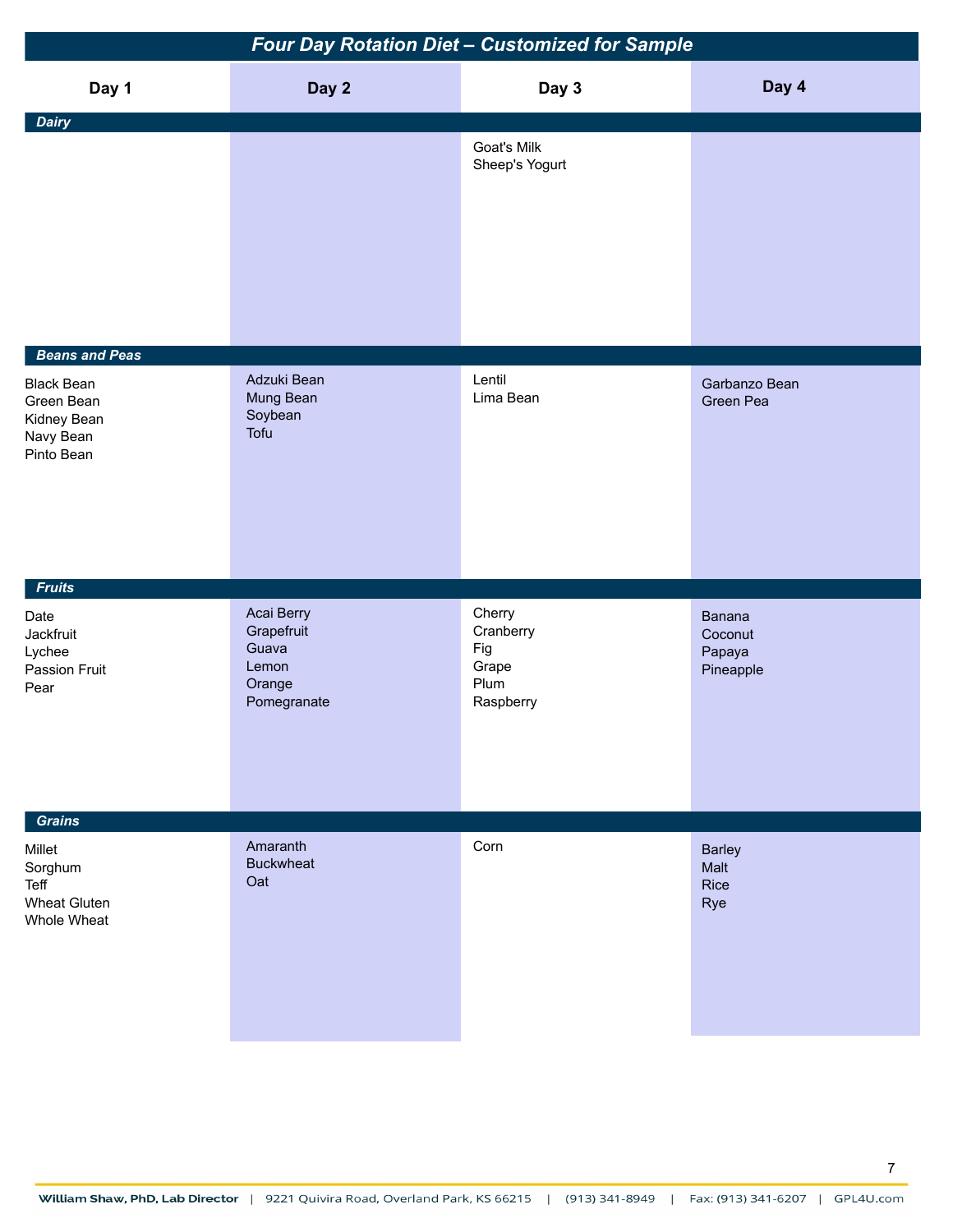| <b>Fish/Seafood</b>                                                                                       |                                                                                                                                                                      |                                                                                                                       |                                                                                                                                                               |  |
|-----------------------------------------------------------------------------------------------------------|----------------------------------------------------------------------------------------------------------------------------------------------------------------------|-----------------------------------------------------------------------------------------------------------------------|---------------------------------------------------------------------------------------------------------------------------------------------------------------|--|
| Anchovy<br>Codfish<br>Halibut<br>Sardine                                                                  | Abalone<br>Crab<br>Octopus<br>Oyster<br>Scallop<br>Shrimp<br>Small Clam<br>Squid                                                                                     | Perch<br>Red Snapper<br>Salmon<br>Trout                                                                               | <b>Bass</b><br><b>Bonito</b><br>Pacific Mackerel (Saba)<br>Pacific Saury<br>Tuna                                                                              |  |
| <b>Meat/Fowl</b>                                                                                          |                                                                                                                                                                      |                                                                                                                       |                                                                                                                                                               |  |
| Beef<br>Lamb                                                                                              | Chicken<br><b>Duck</b><br>Goose<br><b>Turkey</b>                                                                                                                     | Egg White                                                                                                             | Pork                                                                                                                                                          |  |
| <b>Nuts/Seeds</b>                                                                                         |                                                                                                                                                                      |                                                                                                                       |                                                                                                                                                               |  |
| Almond<br>Flax Seed<br>Pine Nut<br>Sesame Seed                                                            | Chestnut<br>Hemp Seed<br>Pecan<br><b>Sunflower Seed</b>                                                                                                              | Cashew<br>Chia Seed<br>Macadamia Nut                                                                                  | <b>Brazil Nut</b><br>Peanut<br>Pistachio<br><b>Pumpkin Seed</b>                                                                                               |  |
| <b>Vegetables</b>                                                                                         |                                                                                                                                                                      |                                                                                                                       |                                                                                                                                                               |  |
| Broccoli<br><b>Brussel Sprout</b><br>Cauliflower<br>Kale<br>Napa Cabbage<br>Radish<br>Sweet Potato<br>Yam | <b>Beet</b><br><b>Bitter Gourd</b><br><b>Burdock Root</b><br>Cucumber<br>Pumpkin<br>Seaweed Kombu Kelp<br>Seaweed Nori<br>Seaweed Wakame<br>Spinach<br>Yellow Squash | Asparagus<br>Avocado<br><b>Bell Pepper</b><br>Chili Pepper<br>Eggplant<br>Garlic<br>Leek<br>Onion<br>Potato<br>Tomato | Bamboo Shoot<br><b>Bean Sprout</b><br>Carrot<br>Celery<br>Enoki Mushroom<br>Lettuce<br>Lotus Root<br>Olive (Green)<br>Portabella Mushroom<br>Shitake Mushroom |  |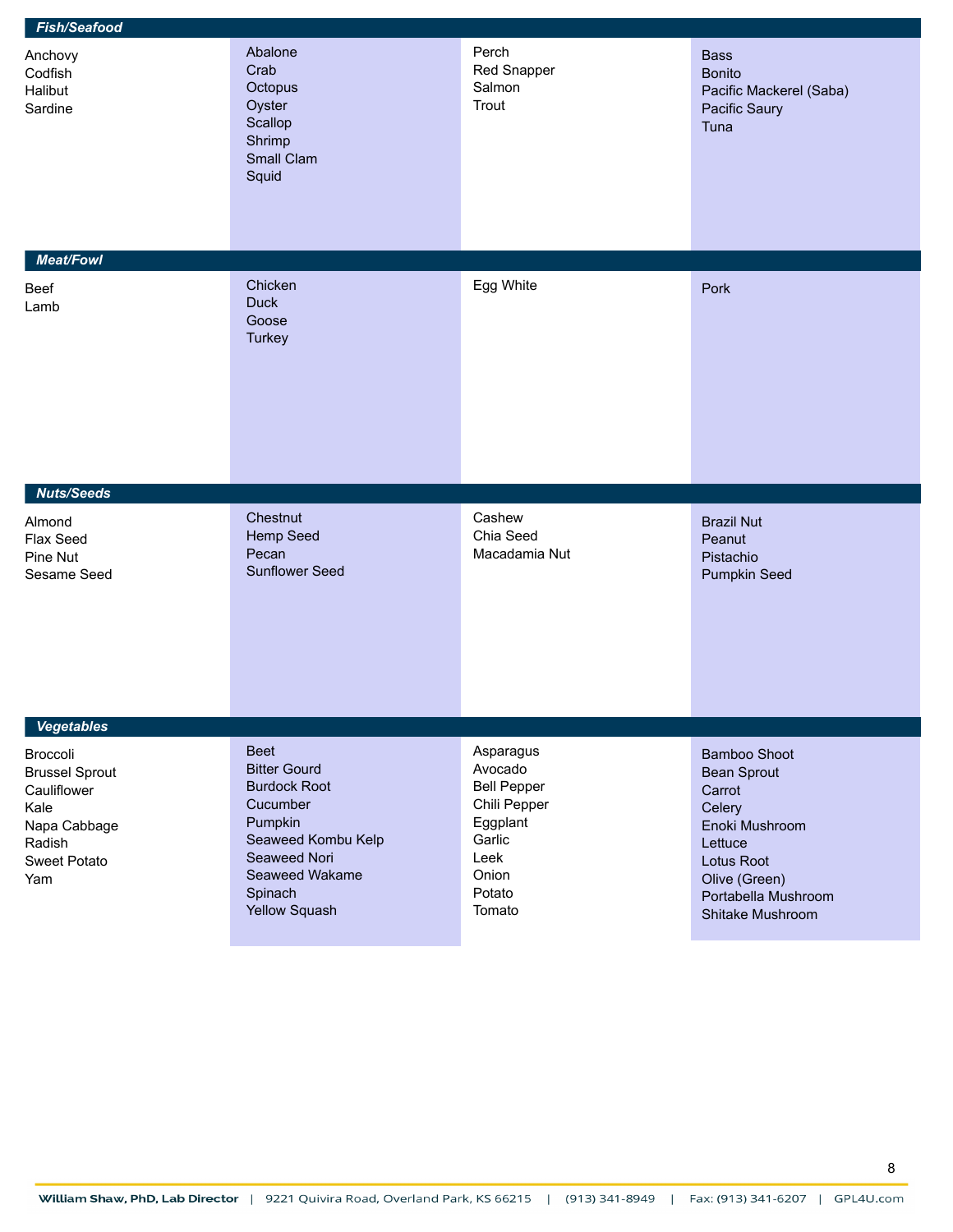| <b>Herbs/Spices</b> |  |
|---------------------|--|
|                     |  |

Bay Leaf **Cinnamon** Cloves Mustard Seed Tarragon

Black Pepper Cayenne Pepper Ginger Miso Paprika Turmeric

Basil Mint Oregano Rosemary Sage Thyme

Cilantro Cumin **Curry** Hops Vanilla Bean

### *Miscellaneous*

Miscellaneous foods are not rotated. Remove foods with a moderate or high antibody response.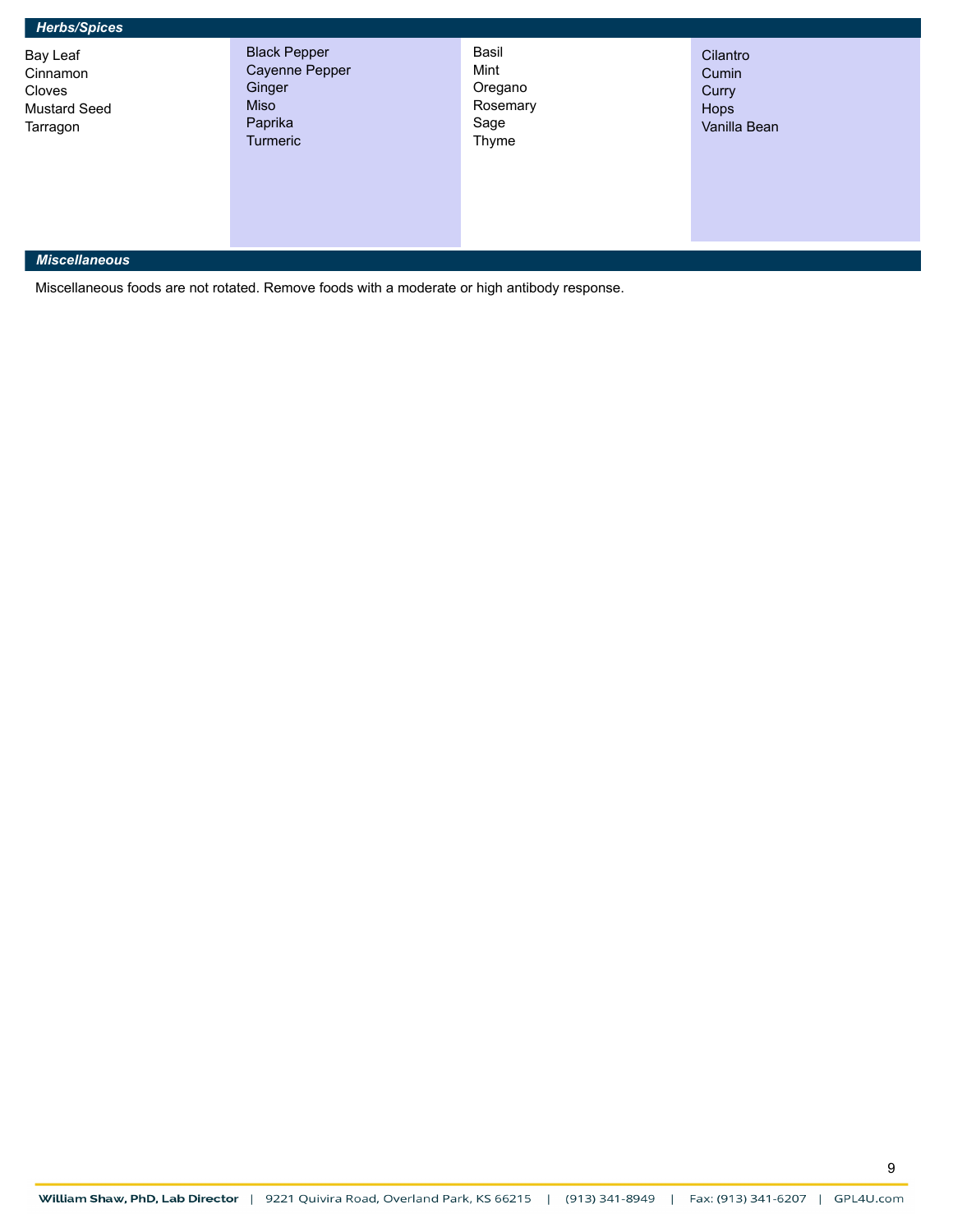



| <b>Requisition #:</b> | 9900001      | <b>Physician Name:</b> | NO PHYSICIAN |
|-----------------------|--------------|------------------------|--------------|
| <b>Patient Name:</b>  | Sample       | Date of Collection:    | Nov 25, 2021 |
| Date of Birth:        | Sep 19, 1981 | Time of Collection:    | 10:00 AM     |
| Gender:               |              | <b>Print Date:</b>     | Nov 30, 2021 |

# **IgG Yeasts Allergy Test (2) Serum**



### *Reactivity Summary* **Moderate** Candida Albicans Low Yeast

| <b>Not Significant</b>               | $1.00 - 1.99$ | <b>Not Significant</b> | $\leq$ 3.49    |
|--------------------------------------|---------------|------------------------|----------------|
| Low                                  | $2.00 - 3.49$ | Low                    | $3.50 - 6.99$  |
| Moderate                             | $3.50 - 4.99$ | <b>Moderate</b>        | $7.00 - 14.99$ |
| <b>High</b>                          | $>= 5.00$     | <b>High</b>            | $>= 15.00$     |
| Yeast Saccharomyces Cerevisiae Scale |               | <b>Candida Scale</b>   |                |

The Candida albicans scale accounts for the observation that background levels of Candida-specific immunoglobulins are normally present in virtually all individuals tested. It is intended to provide a clearer description of its clinical significance and was established according to population percentile ranks obtained from a random subset of 1,000 patients.

Testing performed by The Great Plains Laboratory, LLC., Overland Park, Kansas. This test has not been evaluated by the U.S. Food and Drug Administration.